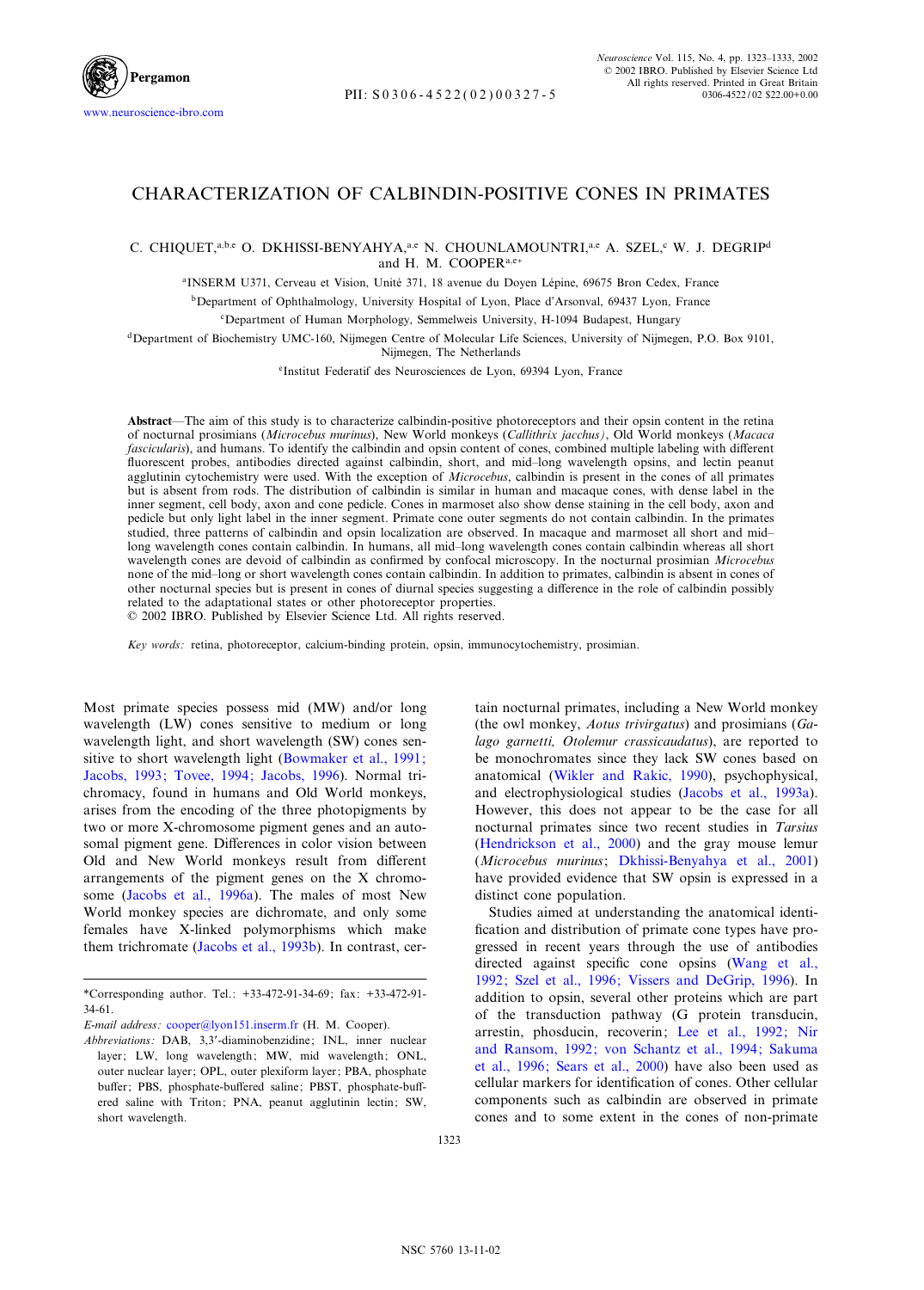mammals (Verstappen et al., 1986; Röhrenbeck et al., [1989; Pochet et al., 1991\)](#page-10-0), but are absent from rods in all species. Calbindin, the 28-kDa vitamin D-induced calcium-binding protein, is a member of the protein family which also includes calretinin, calmodulin, parvalbumin and recoverin [\(Baimbridge et al., 1992](#page-9-0)). Together they constitute a group of homologous proteins with a specific structure, consisting of pouches for the acceptance of  $Ca^{2+}$ . Calbindin possesses an 'EF-hand' motif, which is defined by an amino acid sequence with a characteristic three-dimensional structure. The EF-hand binds  $Ca^{2+}$  with a high affinity at physiological concentrations of the intracellular compartments. Calciumbinding proteins have a restricted distribution in neurons, although their precise function, particularly in the retina, remains unclear. However, it has been suggested that calbindin could contribute to the  $Ca^{2+}$ -buffering capacity of neurons to maintain the intracellular  $Ca^{2+}$ concentration at appropriate levels and regulate the effects of  $Ca^{2+}$  on intracellular metabolism ([Baimbridge](#page-9-0) [et al., 1992\)](#page-9-0).

In addition to cones, calbindin has been widely used as a neuroanatomical marker of different cell types in the retina and its distribution depends on the species ([Peichl](#page-10-0) [and Gonzalez-Soriano, 1994\)](#page-10-0) and stage of development [\(Nag and Wadhwa, 1997; Yan, 1997\)](#page-10-0). The expression of calbindin in retinal neurons has been useful for studying neural pathways, synaptic connections, and specific retinal cell types. For example, calbindin is characteristic of the horizontal cells in rabbit (Röhrenbeck et al., 1987; [Scheibe et al., 1995](#page-10-0)), cat (Röhrenbeck et al., 1987), rodent [\(Rabie et al., 1985; Peichl and Gonzalez-Soriano,](#page-10-0) [1994](#page-10-0)) and may be localized in a subset of horizontal cells (H2 type) in monkey (Röhrenbeck et al., 1987, 1989; Wässle et al., 2000) as well as specialized groups of cone bipolar cells (DB3) in the macaque and marmoset (Martin and Grünert, 1992; Grünert et al., 1994; Luo et [al., 1999; Jacoby and Marshak, 2000; Jacoby et al.,](#page-10-0) [2000](#page-10-0)). In primates, calbindin is widely detected in various neuronal cell types from the photoreceptor to the ganglion cell layer ([Verstappen et al., 1986; Hamano et](#page-10-0) [al., 1990; Pochet et al., 1991\)](#page-10-0).

In primates, the presence of calbindin in cones is reported to vary according to retinal location ([Haley et](#page-9-0) [al., 1995; Yan, 1997\)](#page-9-0). For example, calbindin-positive cones are reported to be absent from the foveola in macaque and humans [\(Pasteels et al., 1990; Haley et al.,](#page-10-0) [1995](#page-10-0)), a region also considered to contain sparse or no SW cones ([de Monasterio et al., 1985; Szel et al., 1988;](#page-9-0) Wikler and Rakic, 1990; Martin and Grünert, 1996; [Bumsted and Hendrickson, 1999](#page-9-0)). Although calbindin had been considered to be present in all cones of all primates (Röhrenbeck et al., 1989; Haley et al., 1995; [Luo et al., 1999\)](#page-10-0), a recent study has reported the absence of calbindin in cones of two nocturnal species [\(Hendrickson et al., 2000\)](#page-9-0). In addition, a single study which has addressed the question of calbindin localization in relation to specific cone types found no difference according to opsin content ([Haley et al., 1995\)](#page-9-0).

The present study aims to characterize the distribution of calbindin in relation to cone type in the main haplo-

rhine and strepsirhine primate lineages, represented by four primate species, including a nocturnal prosimian, the gray mouse lemur (Microcebus murinus), New World (Callithrix jacchus) and Old World (Macaca fascicularis) monkeys, and humans. The study of nocturnal primates is of particular interest since the absence or reduced numbers of SW cones is associated with nocturnality in some primates [\(Wikler and Rakic, 1990;](#page-10-0) [Jacobs et al., 1993a](#page-10-0)), rodents, and carnivores ([Jacobs](#page-9-0) [and Deegan, 1992; von Schantz et al., 1997; Peichl](#page-9-0) [and Moutairou, 1998](#page-9-0)).

#### EXPERIMENTAL PROCEDURES

## Tissue samples

Three human eyes were obtained from donors and fixed within 16 h after death from the Department of Anatomy (University of Lyon, UCBL1), under approval of the Institutional Human Subjects Committee. Donors were of both sexes and varied in age from 40 to 65 years, and had no previous history of eye disease. The eyes were placed in Zamboni's fixative  $(4%$ paraformaldehyde with 15% saturated picric acid in phosphate buffer; 0.1 M, pH 7.4) overnight at  $4^{\circ}$ C and rinsed in phosphate buffer (PBA;  $0.1$  M; sodium azide  $0.1\%$ , pH 7.4) the next day.

Retinae were obtained from four macaques (Macaca fascicularis), two marmosets (Callithrix jacchus) and three prosimians (Microcebus murinus). The mouse lemurs were obtained from the Laboratory of General Ecology in Brunoy, France, where the breeding colony is located (licence approval No. A91.114.1). The other primates were part of the colony in INSERM (licence approval No. B 69-685). All animals were maintained and treated according to current national and international standards. Most animals were used as subjects in other anatomical or physiological studies at the end of which they were killed by a lethal dose of sodium pentobarbital and subsequently perfused transcardially with Zamboni's fixative. The cornea and lens were removed and after one night in fixative, the eyes were transferred to PBA at  $4^{\circ}C$ .

Fixed eyes were cryoprotected by immersion in 30% sucrose (in PBA) overnight, embedded in a solution of agar (2.5%) with 30% sucrose and subsequently cut on a freezing microtome (Polycut, Reicher-Jung) at a thickness of  $15 \mu m$ . Free-floating retinal sections were placed in titration wells containing PBA and stored until use.

## Immunohistochemical procedure

Antibodies. Anti-calbindin immunochemistry (Sigma C-8666, 1/500, mAb) was performed on free-£oating sections to identify different cell types in the retina. Several antibodies directed against SW or MW/LW cone opsin were used to distinguish different cone types with multiple labeling. The anti-SW cone opsin antibodies included a mouse monoclonal antibody (OS-2, dilution: 1/10 000; [Szel et al., 1988\)](#page-10-0) and a rabbit polyclonal antibody (JH455, 1/5000, kindly provided by J. Nathans; [Wang et al., 1992\)](#page-10-0). The anti-MW/LW cone opsin antibodies consisted of a mouse monoclonal antibody (COS-1, 1/100; [Rohlich and Szel, 1993](#page-10-0)) and a rabbit polyclonal antibody (CERN956, 1/1000; [Vissers and DeGrip, 1996](#page-10-0)). Peanut agglutinin lectin (PNA) was used as a general cone marker, since it binds specifically to the extracellular matrix of all cones (biotinylated PNA, Vector ref. # B-1075, 1/20).

General procedure. For all processing, free-floating retinal sections were placed in filtered wells (72- $\mu$ m mesh, Costar®). All rinses and incubations were carried out under gentle agitation. During the first series, immunostaining with each antibody alone (calbindin or anti-opsin) was carried out. Calbindin-positive immunoreactivity was revealed using avidin-biotin complex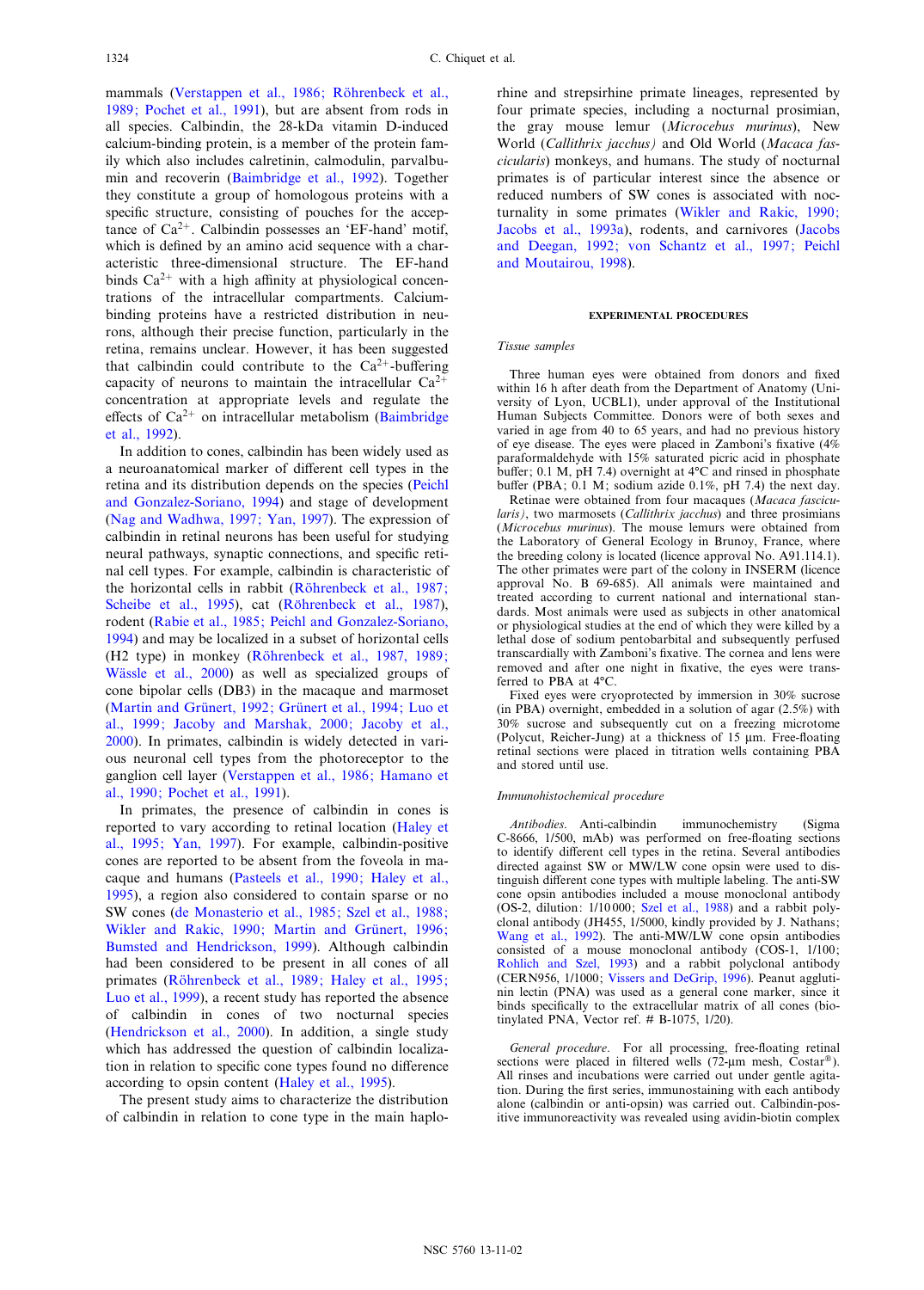<span id="page-2-0"></span>

Fig. 1. Distribution of calbindin label in the retinas of human (A, B), macaque (C, D), marmoset (E, F) and Microcebus (G, H) at low and high magnification. In all species calbindin is expressed in bipolar cells, amacrine cells, and a few neurons in the ganglion cell layer. All haplorhine primates (human, macaque, marmoset) show various patterns of calbindin distribution within cones. In contrast, no photoreceptors are labeled in the prosimian (strepsirhine) Microcebus, although a few unidentified cell bodies (arrows) are detected in the ONL. Calbindin expression is absent from rods in all species. A schematic draw-ing of the calbindin labeling of primate cones is shown in [Fig. 7](#page-8-0). Scale bars = 50  $\mu$ m (in G), 20  $\mu$ m (in H).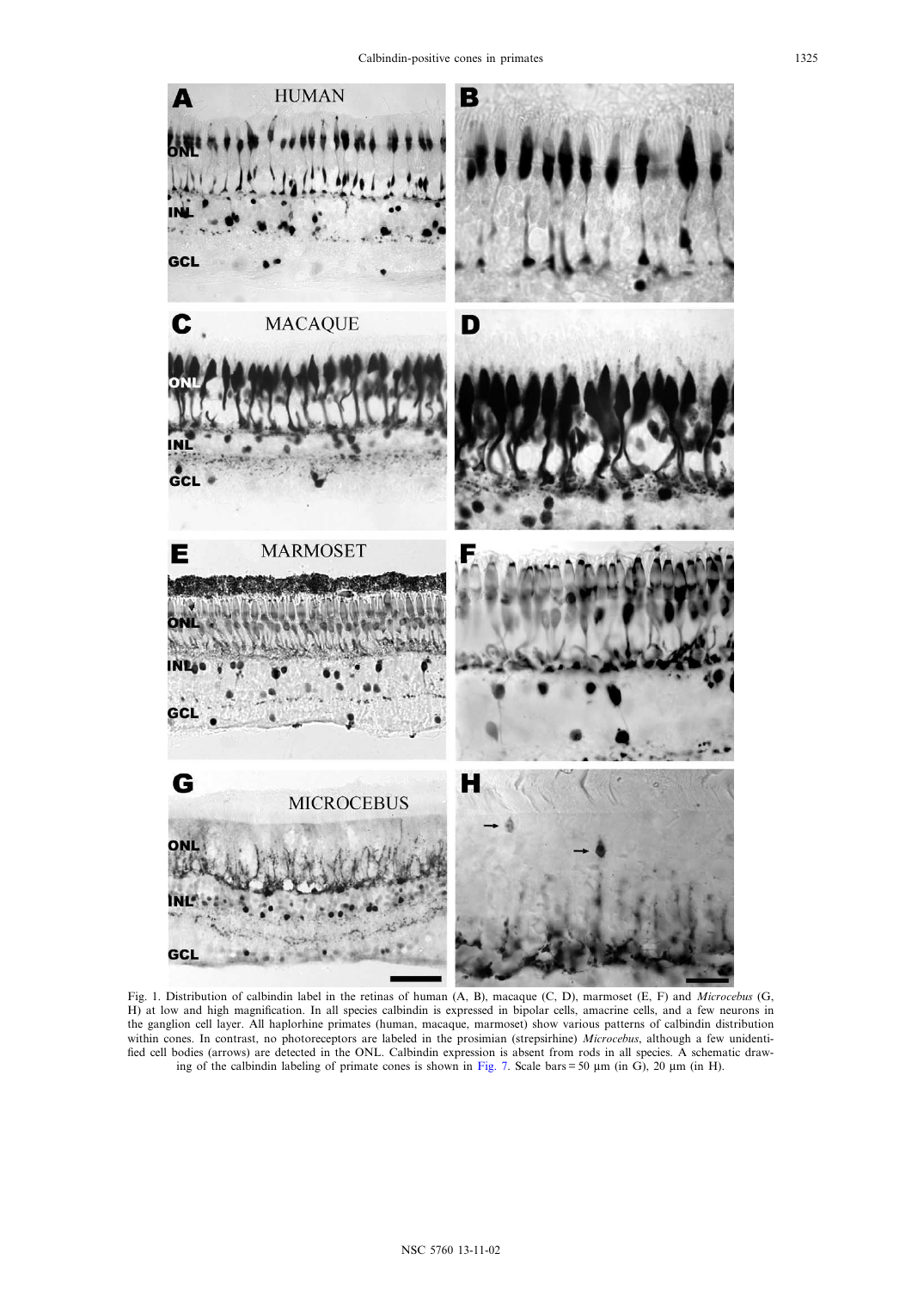<span id="page-3-0"></span>and 3,3'-diaminobenzidine (DAB) reaction. Free-floating sections were first incubated in a solution of alcohol-saline- $H_2O_2$ (30 min, absolute alcohol 50%, saline solution 50%,  $H_2O_2$  $0.05\%$ ) and then rinsed twice in phosphate-buffered saline (PBS 0.01 M, 0.9% NaCl, pH 7.4, 10 min). Retinal sections were incubated in normal horse serum (Vector ref. # S-2000,  $1/100$ , 1 h) and then in anti-calbindin antibody at  $4^{\circ}$ C for 48 h. Sections were then rinsed twice in PBST (PBS with 0.3% Triton) and incubated in the secondary biotinylated antibody (antimouse IgG, Vector ref. # BA-2000, dilution 1/100, 2 h) followed by two rinses in PBST, and an incubation in avidin^biotin complex (Vectastain ABC Rabbit IgG; ref. # PK-6100) for 2 h. Retinal sections were rinsed once in PBST and twice in Tris solution (0.05 M, pH 7.6). The sections were pre-incubated for 10 min in a mixture of DAB (Sigma, ref. # D5637) and nickel ammonium sulfate (0.5%) after which 0.001%  $H_2O_2$  was added for 5^10 min. When the DAB reaction was used in combination with fluorescent label (see below) the incubation time in DAB was reduced to allow simultaneous observation of the fluorescent probe.

Multiple labeling experiments were performed using a mixture of antibodies directed against SW or MW/LW cone opsin after incubation in bovine serum albumin (Sigma, ref. # A-7030, 1/100, 1 h). The antibody incubation  $(48 \text{ h}, 4^{\circ}\text{C})$  was carried out simultaneously with the two following mixtures: (1) OS-2 and CERN956 or (2) JH455 and COS-1. A mixture of the following secondary fluorescent probes was used for visualization at a dilution of 1/200 (2 h): Alexa 546 (Molecular Probes, ref.  $\#$  A-11003) or Alexa 488 (ref.  $\#$  A-11001) goat anti-mouse for monoclonal antibodies (OS-2 and COS-1), and Alexa 568 goat anti-rabbit (ref. # A-11011) for polyclonal antibodies (CERN956 and JH455).

Subsequently, retinal sections were washed in PBST and in-

cubated in biotinylated PNA (1/20, 2 h). In order to avoid nonspecific binding of avidin-D AMCA (Vector ref.  $# A-2008$ , 1/20) on the biotinylated antibody, a blocking solution (Vector, ref. # SP-2001) was used prior to incubation in biotinylated PNA. The sections were mounted on gelatinized slides and coverslipped with PB 0.1 M. The coverslip was sealed with varnish and the slides were kept at  $4^{\circ}C$ .

Negative controls were performed using the same technique but omitting each primary antibody. When a mixture of two antibodies or two fluorescent probes was used, a control was done using each antibody singly and also applying them in different sequential order.

Digitized images were captured using a Spot II camera (Diagnostic Instruments) with 40, 63 and  $100 \times$  immersion objectives, and several filters for AMCA (UV, emission at 450 nm), rhodamine (emission at 569 nm for Alexa 546 or 596 nm for Alexa 568), and fluorescein (emission at 515 nm for Alexa 488). The color images were converted to grayscale for illustration. In some cases, confocal microscopy (Leica TCS SP) was used to verify the presence of double fluorescent label in cones with anticalbindin and anti-opsin antibodies. Laser lines and emission filters were optimized with the Leica PowerScan software. Image processing was carried out with Adobe Photoshop software.

#### **RESULTS**

In all primates the general pattern of distribution of calbindin-immunopositive neurons in the inner (INL) and outer nuclear layers (ONL) of the retina was similar.



Fig. 2. Section of a macaque retina illustrating multiple label in cones with anti-calbindin (A; DAB label), and fluorescent label of PNA (B), anti-MW/LW opsin (C; CERN956), and anti-SW opsin (OS-2). Calbindin-positive cones were strongly stained from the inner segment to the cone pedicle (A). All calbindin- and PNA-positive cones  $(A, B)$  were identified as MW/ LW cones (C, see dashed line brackets) or SW cones (D, see solid line bracket). Scale bar  $= 20 \text{ µm}$ . (Photoreceptors appear long due to angle of section.)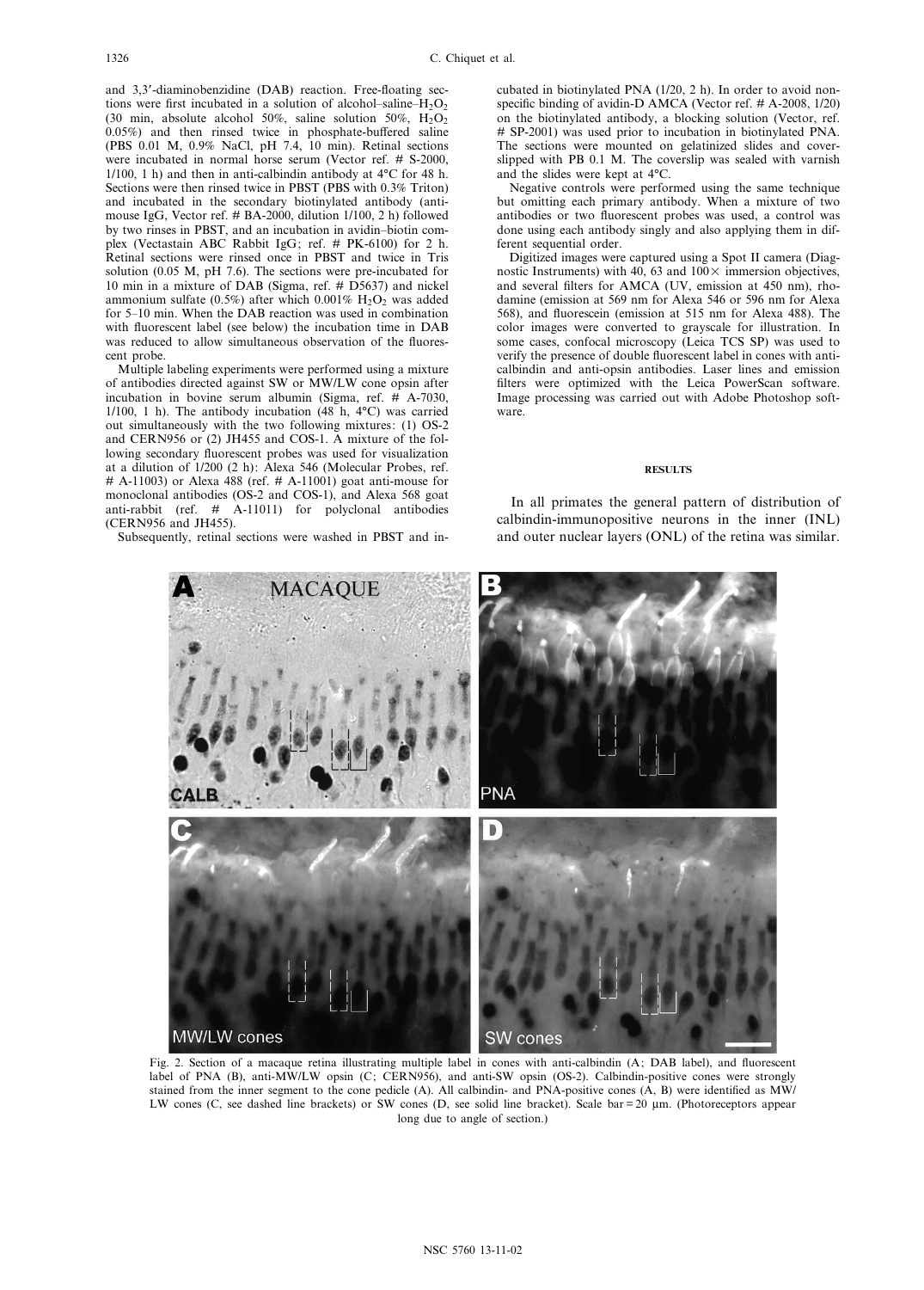

Fig. 3. Section of a marmoset retina illustrating multiple label in cones with DAB label of calbindin (A), fluorescent label of PNA (B), anti-MW/LW opsin (C; COS-1), and anti-SW opsin (D, JH455). Calbindin is present in the cell body, pedicle and axon. (A) MW/LW (long, thin arrows) and SW cones (short, thick arrow) are clearly identified using COS-1 and JH455 antibodies, respectively. Scale bar =  $20 \mu$ m.

The INL contained a scattered population of neurons, mainly well stained bipolar cells and less intensely labeled amacrine cells [\(Fig. 1\)](#page-2-0). In the macaque and Microcebus INL adjacent to the outer plexiform layer (OPL), scattered neurons with processes in the ONL showed a morphology typical of horizontal cells ([Fig. 1C, G](#page-2-0)). In contrast, no neurons with a horizontal cell morphology were identified in humans and marmosets [\(Fig. 1A, E\)](#page-2-0). The ganglion cell layer of all primates contained a few sparsely distributed calbindin-positive neurons.

## Calbindin expression in primate cones

All calbindin-positive photoreceptors in primates appear to have a cone-like morphology whereas no rod-like photoreceptors are calbindin-positive ([Fig. 1\)](#page-2-0). The cone outer segment in all primates is devoid of calbindin-positive label, although the distribution of label within the cone inner segment and cell body differs between species.

In the human retina, the base of the inner segment and the cell body are densely labeled [\(Fig. 1B](#page-2-0)). In most photoreceptors the axons and especially the cone pedicles are also evident. In the macaque, calbindin-positive cones are strongly stained from the tip of the inner segment to the cone pedicle ([Fig. 1D](#page-2-0)). Relatively thick axons and pedicles are apparent in practically all cones. In the marmoset retina calbindin is present in the cell body, pedicle and axon ([Fig. 1F](#page-2-0)). In contrast to macaque and humans, the inner segment of cones is lightly stained, except for a dense ring-like band of label in the distal part of the inner segment corresponding to the cilium base. The photoreceptor layer of Microcebus was immunonegative for calbindin except for a few rare cell bodies, which were impossible to identify as either rods or cones [\(Fig. 1H\)](#page-2-0). At the base of the ONL vertically oriented nerve processes apparently corresponding to Müller cells were seen. Horizontal cells and their processes were also densely labeled in the OPL.

## Identification of calbindin-immunopositive cones

In macaque and marmoset retinas, multiple labeling showed that calbindin-positive cones are consistently labeled by PNA and, inversely, all cones identified by PNA contained calbindin [\(Figs. 2 and 3A, B\)](#page-3-0). In human retinas, all calbindin-positive cones are labeled by PNA [\(Fig. 4A, B\)](#page-5-0). However, a small population of PNA-positive cones are devoid of calbindin reactivity. In marmoset, macaque, and humans, the external matrix of both inner and outer segments, as well as the cell body were uniformly stained by PNA. The outer synaptic layer and cone pedicles showed weak PNA labeling. This fluo-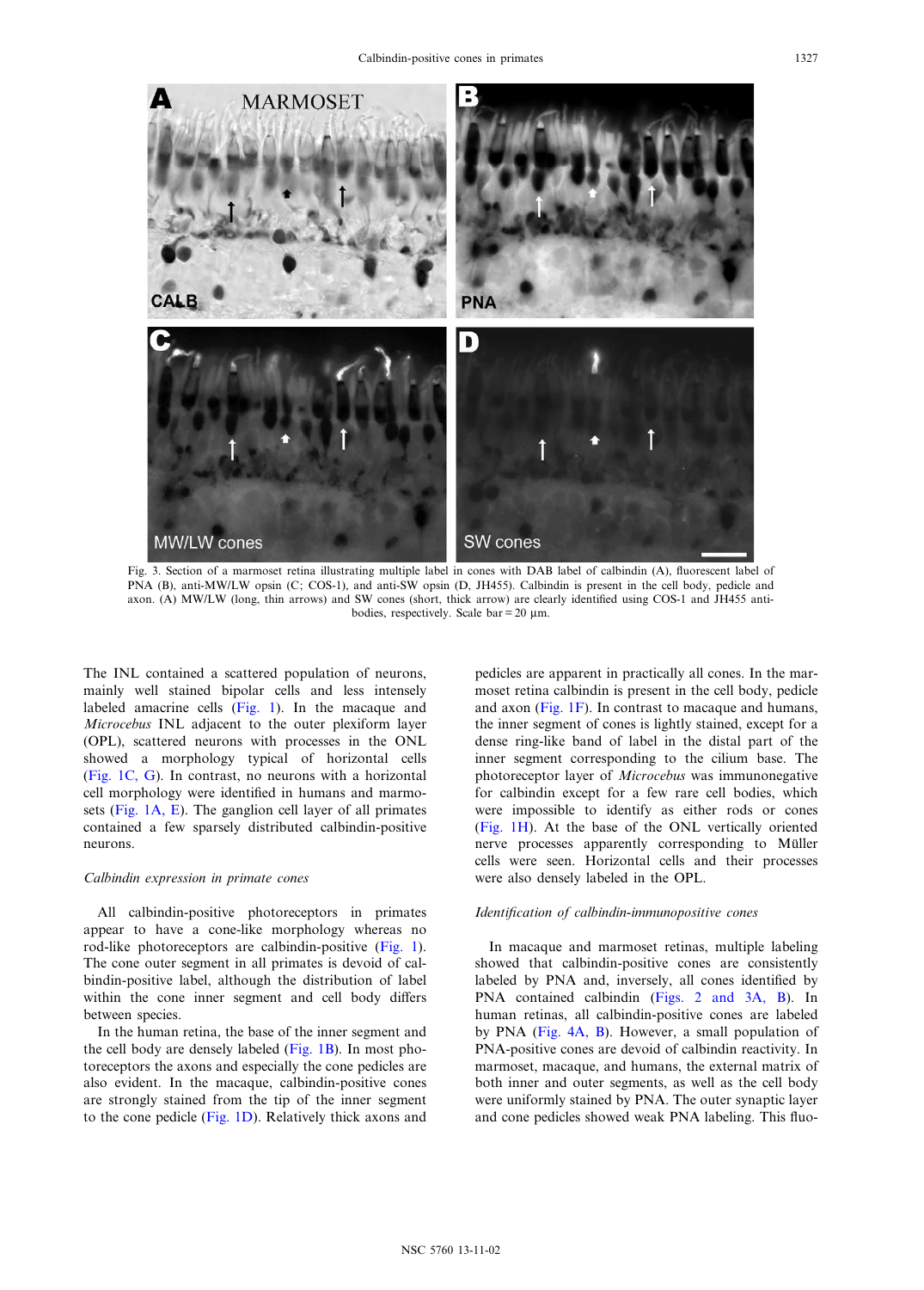<span id="page-5-0"></span>

Fig. 4. Section of a human retina illustrating multiple label in cones with calbindin (A; DAB label), and fluorescent label of PNA (B), anti-MW/LW opsin (C; CERN956), and anti-SW opsin (D, OS-2). All calbindin- and PNA-positive photoreceptors are MW/LW cones (C, long, thin arrows) whereas all SW cones (D, short, thick arrow) are devoid of calbindin labeling. Scale  $bar = 20$  um.

rescent staining was evident when PNA was used alone, but was found to be less pronounced when used in combination with calbindin DAB label (especially in the digitized black and white images). Rods were never stained with PNA in any species.

In Microcebus retina, the outer segment was strongly labeled by PNA and showed a distinct swelling in the mid-region that is never observed in the other primate species [\(Fig. 5B](#page-6-0), see [Dkhissi-Benyahya et al., 2001\)](#page-9-0). The inner segment and cell body were only lightly stained by PNA as compared to the other primates. In contrast to other species, none of the PNA-labeled cones were calbindin-positive [\(Fig. 5A, B](#page-6-0)). A few rare calbindin-positive cell bodies are seen in the ONL [\(Fig. 1H](#page-2-0)) but it was impossible to determine whether these corresponded to PNA-positive cones or to a different cell type.

## Opsin content of calbindin-immunopositive cones

Prior to studying calbindin and opsin colocalization, we examined the pattern of opsin staining in retinal sections of the SW and MW/LW cone antibodies individually and in various combinations. For example, the two pairs of monoclonal/polyclonal antibodies, COS-1/JH455 and OS-2/CERN956, were used both simultaneously and in succession in different sequence in order to exclude any colocalization or cross-reactions.

In macaque, marmoset and humans the CERN956

(MW/LW), COS-1(MW/LW) or OS-2 (SW) antibodies label the cone outer segments while the inner segment remains unstained. The JH455 antibody (SW) labels the entire photoreceptor from the outer segment to the cone pedicle in these species ([Fig. 6B\)](#page-7-0). In Microcebus the anti-MW/LW opsin antibodies label the outer segment from the limit of the inner segment to the region containing a distinct swelling ([Fig. 5C\)](#page-6-0), but label is absent distal to the swelling. In contrast to the other primates, no SW cone opsin immunoreactivity was detected with OS-2 antibody in Microcebus, whereas the polyclonal JH455 antibody recognizes a very small scattered population of SW cones ([Fig. 5D\)](#page-6-0). The shape of the outer segment of SW cones was similar to the MW/LW cones.

When two anti-opsin antibodies are used simultaneously, colocalization of SW and MW/LW cone opsins is never observed in prosimian, macaque, and human retinas. Cones recognized by anti-MW/LW opsin antibodies are unstained by anti-SW opsin antibodies, and vice versa. When only one of the opsin antibodies is combined with PNA, unstained cones, corresponding to the other spectral class, are always observed.

The pattern in the marmoset differs since when OS-2 and CERN956 are used in combination, all OS-2-positive cones (SW) are also CERN956-positive (MW/LW), whereas MW/LW cones are not stained with OS-2. This double immunostaining was initially observed when the retina was incubated simultaneously with both antibod-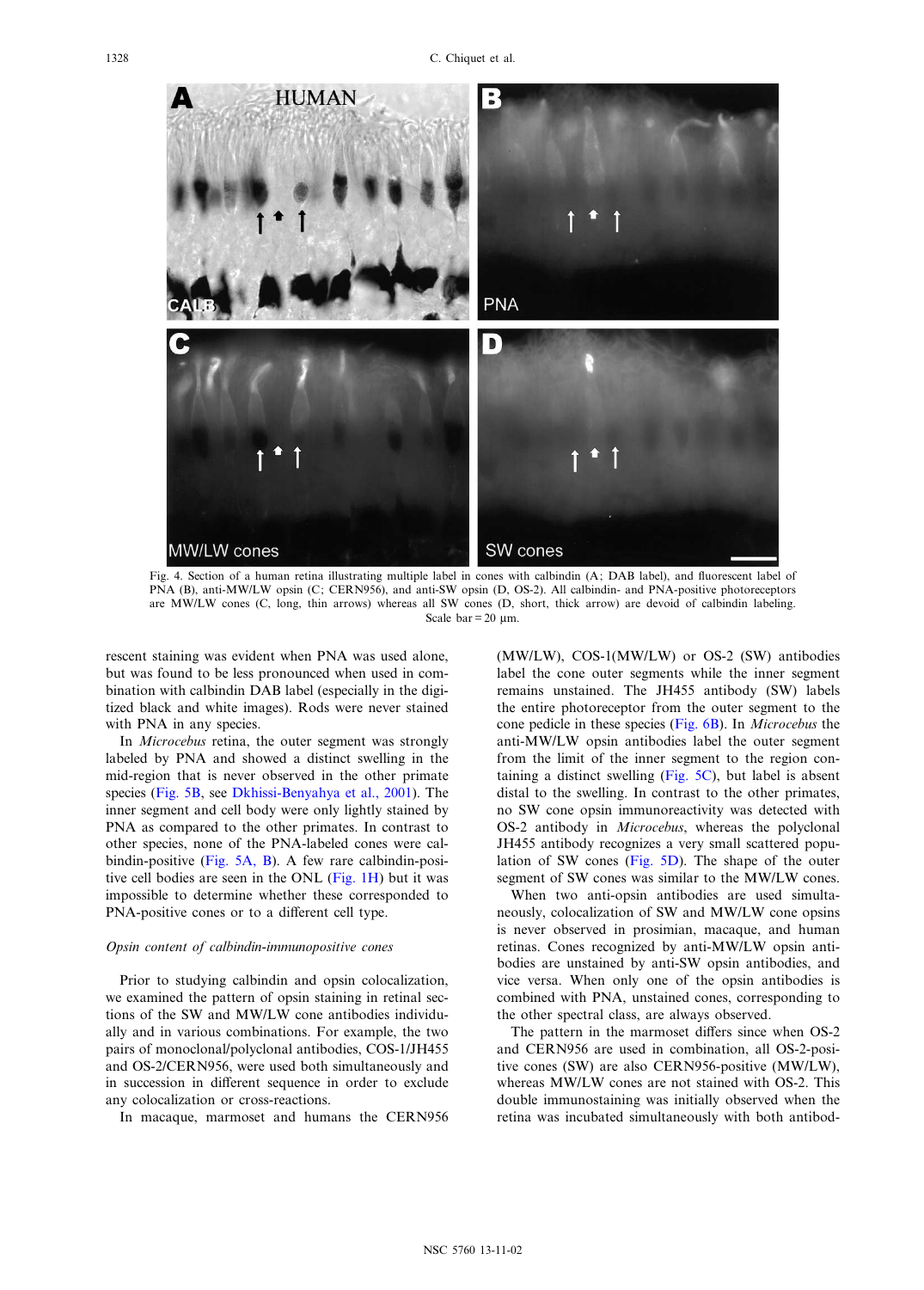<span id="page-6-0"></span>

Fig. 5. Section of a Microcebus retina illustrating multiple label with calbindin (A; DAB label), and fluorescent label of PNA (B), anti-MW/LW opsin (C; COS-1, long, thin arrows), and anti-SW opsin (D, JH455, short, thick arrow). In Microcebus cones are calbindin-negative. The morphology of the outer segment shows a distinct swelling in the mid-region of the outer segment (B). Panel D (SW cone) is taken from a different region of the retina, since SW cones are rare in this species. Scale  $bar = 20$  um.

ies. However, when the antibodies were used separately and consecutively, double staining depended on the order of incubation. When the monoclonal OS-2 (SW) was used prior to incubation in the polyclonal CERN956 (MW/LW), all SW cones also showed label by CERN956, whereas when OS-2 was used after CERN956 no colocalization of label was observed in any cones. In addition, to test the possible interference between the secondary fluorescent probes, we incubated each primary antibody simultaneously with both antirabbit and anti-mouse fluorescent probes. In this case, no cross-reaction between the secondary antibody probes was observed. In contrast, no colocalization of both opsins is found in the marmoset when the anti-MW/ LW cone opsin (COS-1) and the anti-SW opsin antibody (JH455) are used (again in combination or separately in any order), similar to the other primate species.

In the primates studied, three patterns of calbindin and opsin colocalization are observed. In macaque and marmoset all cones types contain calbindin [\(Figs. 2 and](#page-3-0) [3](#page-3-0)). This result is not unexpected since all cones labeled with PNA also contain calbindin. A second pattern of labeling is seen in humans, in whom only the MW/LW cones contain calbindin. We never observed any cones labeled with the anti-MW/LW opsin antibody which were devoid of calbindin. A surprising result was the observation that the SW cones in humans lack calbindin [\(Fig. 4D\)](#page-5-0). The use of confocal microscopy clearly shows that the cones labeled with the anti-SW opsin antibody do not contain calbindin label [\(Fig. 6](#page-7-0)). This result also corresponds to the absence of calbindin observed in a subset of the PNA-labeled cones. In contrast to all other species of primates studied, none of the cones in Microcebus were calbindin-positive (Fig. 5).

## DISCUSSION

#### Calbindin expression in primate cones

In the primate retina, the presence of calbindin differs according to species and cone type. With the exception of Microcebus and other prosimians ([Hendrickson et al.,](#page-9-0) [2000](#page-9-0)), calbindin expression is observed in cones of all diurnal primates including humans ([Hamano et al.,](#page-9-0) [1990; Haley et al., 1995](#page-9-0)), macaque (Röhrenbeck et al., 1989; Pochet et al., 1991; Grünert et al., 1994), and marmoset [\(Luo et al., 1999](#page-10-0)). Calbindin is never observed in primate rod photoreceptors. In contrast to anti-opsin staining which is restricted to cone outer segments, calbindin immunoreactivity shows a species-specific distribution in the inner segment and cell body (see summary [Fig. 7](#page-8-0)).

Consistent with previous studies in humans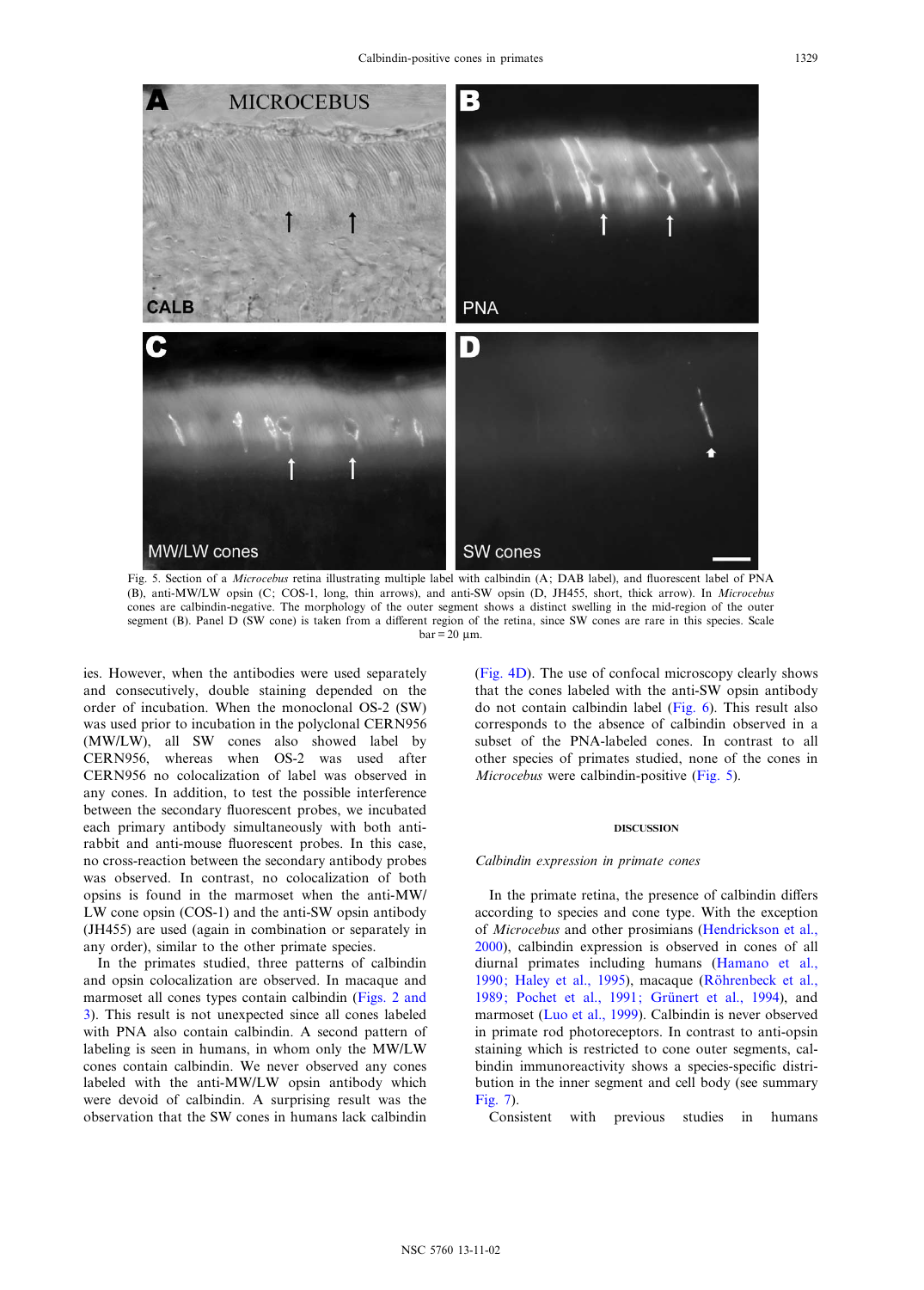<span id="page-7-0"></span>

Fig. 6. Confocal image of fluorescent anti-calbindin (A) and anti-SW opsin (B) antibodies in human retina. The separate images  $(A, B)$  and the combined image  $(C)$  clearly show that SW cones (arrows) are devoid of calbindin. Scale bar = 20 µm.

[\(Verstappen et al., 1986; Hamano et al., 1990; Haley et](#page-10-0) [al., 1995\)](#page-10-0), calbindin labeling of cones was restricted to the cell body, the inner segment, axons and cone pedicles. When PNA lectin was used to identify all cones, a minority of cones were found to be devoid of calbindin label. In contrast with previous studies in the human retina [\(Verstappen et al., 1986; Hamano et al.,](#page-10-0) [1990; Haley et al., 1995\)](#page-10-0), we show that all SW cones are devoid of calbindin labeling. This result is unexpected since SW cones in other diurnal primates contain calbindin and a previous study which specifically addressed this question ([Haley et al., 1995](#page-9-0)) found no difference according to opsin content. This discrepancy probably arises from differences in methodology. The use of confocal microscopy in our study allowed unambiguous identification of the lack of calbindin label in SW cones.

All cone types in the macaque and marmoset contain calbindin. In the macaque, the distribution of calbindin immunoreactivity in cones is similar to that reported in previous studies (Röhrenbeck et al., 1989; Pochet et al., 1991; Grünert et al., 1994). In comparison, cones in the marmoset retina exhibit a particular pattern of anti-calbindin staining with two areas of denser staining (the cell body and the distal region of the inner segment corresponding to the cilium base). In previous studies of the marmoset, although calbindin was also reported to be present in cones ([Ghosh et al., 1997; Luo et al., 1999\)](#page-9-0), the dense band of label in the distal part of the inner segment was not observed.

In the nocturnal primates including the prosimians Microcebus, Tarsius, and the nocturnal owl monkey, Aotus [\(Hendrickson et al., 2000\)](#page-9-0), no cones contain calbindin. This result is surprising since the MW/LW cones which represent the majority of the cone population in these nocturnal species are calbindin-immunoreactive in diurnal primates.

# Calbindin expression in cones of diurnal and nocturnal species

A possible difference in the role of calbindin in the cones of diurnal versus nocturnal species has not yet been considered. In addition to diurnal primates, calbindin is also present in the cones of certain non-primate mammals such as the cat ([Goebel and Pourcho, 1997\)](#page-9-0), sheep [\(Pasteels et al., 1990\)](#page-10-0) and pig [\(Pasteels et al., 1990\)](#page-10-0), as well as in several non-mammals (chick, frog, turtle, salamander; [Hamano et al., 1990; Pasteels et al., 1990;](#page-9-0)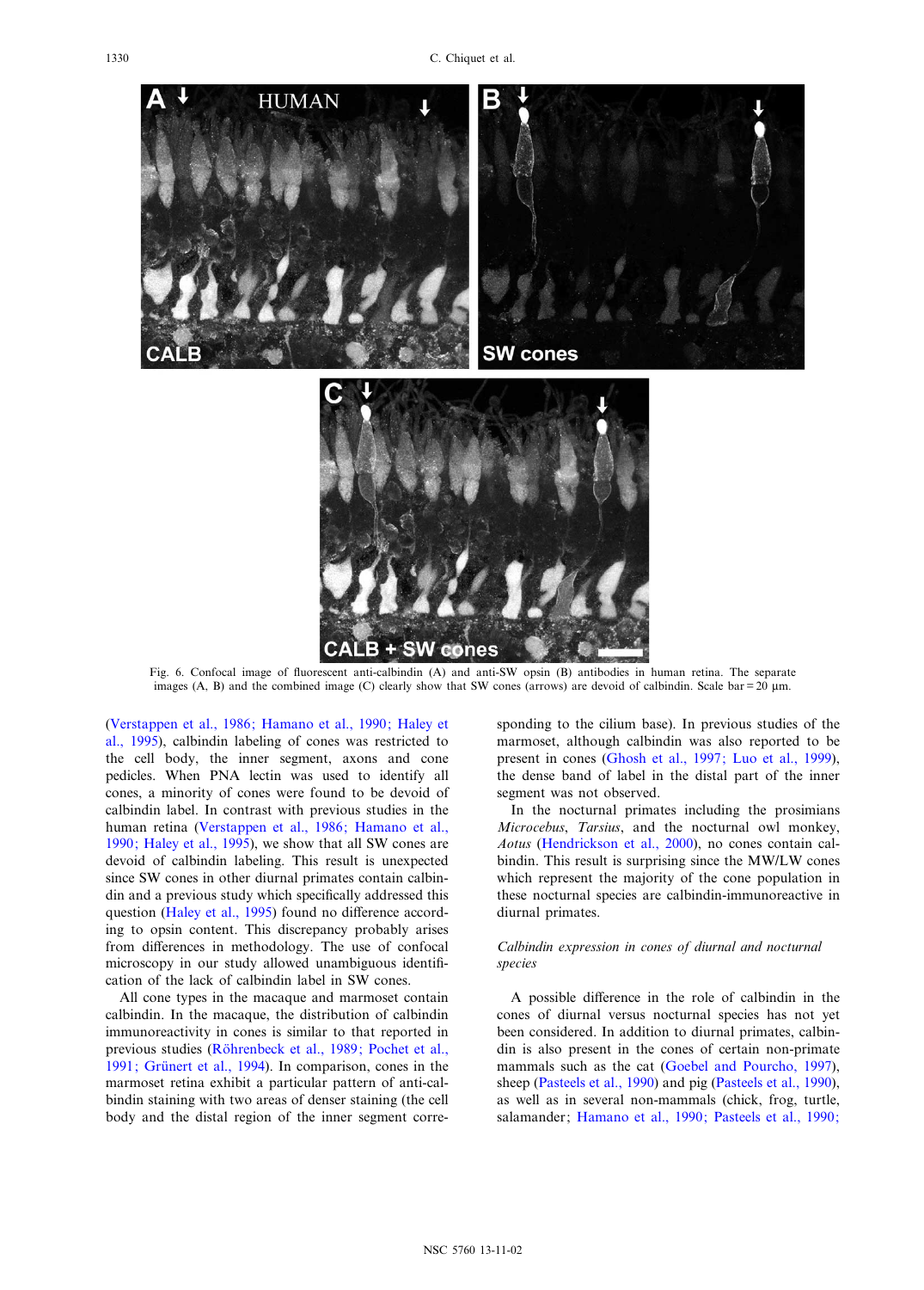<span id="page-8-0"></span>

Fig. 7. Schematic drawing summarizing the differences in distribution of calbindin within cones of different primates: human (A) and macaque (B) cones are densely labeled in the inner segment, cell body and pedicle. (C) Marmoset cones are characterized by a ring-like band in the distal part of the inner segment. (D) Microcebus cones are immunonegative for calbindin.

[Pochet et al., 1991\)](#page-9-0). All the above species are partly (crepuscular) or completely diurnal suggesting that calbindin in cones is related to some aspect of photopic vision. In contrast, calbindin has not been observed in cones of mainly nocturnal animals (rat, mouse, rabbit, guinea-pig; [Hamano et al., 1990; Pasteels et al., 1990;](#page-9-0) [Pochet et al., 1991\)](#page-9-0) including the nocturnal prosimians and Aotus [\(Hendrickson et al., 2000\)](#page-9-0). It has been suggested that the high affinity  $Ca^{2+}$ -binding sites of calbindin might be related to different adaptational properties of cones [\(Haley et al., 1995](#page-9-0)). Calcium is thought to act as a modulator of light adaptation ([Pugh and Lamb, 1990\)](#page-10-0) and the absence of calbindin in cones of nocturnal species may be related to a different mode of light adaptation. Calbindin belongs to the group of buffer proteins which may limit a stimulated rise in intracellular free  $Ca^{2+}$  concentration [\(Airaksinen et al., 1997\)](#page-9-0). Calbindin could either modulate or mediate the actions of  $Ca^{2+}$ ions which play a key role in transmembrane signaling and intracellular signal transmission.

The absence of calbindin in *Microcebus* and other nocturnal primates might be compensated by the presence of other calcium-binding proteins. For example, the calcium-binding proteins recoverin, parvalbumin, visinin and calretinin are present in cones of other primates ([Yamagata et al., 1990; McGinnis et al., 1997](#page-10-0)). Indeed, recoverin is present in Microcebus cones, although calretinin and parvalbumin are absent (C. Chiquet, unpublished observations). By comparison, all cones in the cat retina contain calretinin (outer segment of cones) and calbindin (cell body and axons of cones), whereas parvalbumin is only seen in SW cones ([Goebel and Pourcho,](#page-9-0) [1997\)](#page-9-0). Various functional roles have been described for the different calcium-binding proteins [\(Koch, 1995\)](#page-9-0). Recoverin mediates adaptation to light by activating rhodopsin kinase ([Polans et al., 1996\)](#page-10-0), arrestin provides  $Ca^{2+}$ -buffering capacity in photoreceptors and is involved in the cascade of the light-induced signal, whereas calmodulin after binding of calcium ions influences the activity of various proteins, including the cGMP-dependent cation channel [\(Kaupp, 1995](#page-9-0)). The related  $Ca^{2+}$ -binding proteins GCAP-1 and GCAP-2 are also located in the outer segment of photoreceptors and may play a crucial role in  $Ca^{2+}$ -mediated feedback loop of phototransduction ([Muller and Koch, 1998;](#page-10-0) [Kachi et al., 1999\)](#page-10-0). However, in a calbindin-null mutant mouse (Wässle et al., 1998) no immunocytochemically detectable up-regulation of parvalbumin, calretinin or calmodulin was observed and the functional consequences of the absence of calbindin in this model remain unknown.

# Comments on multiple anti-opsin immunostaining

Our results on anti-opsin immunoreactivity of cones in marmoset demonstrate the limits and precautions necessary in the use of multiple labeling with two anti-opsin antibodies, even when directed against different regions of the antigen and produced in different hosts. For example, we found that in the marmoset, when two of the antibodies (OS-2 and CERN956) are incubated either simultaneously or subsequently (depending on the order), SW cones show immunopositive label for both antibodies. Double staining is also observed if OS-2 incubation precedes that of CERN956, but not in the inverse order. The possible colocalization of two antibodies in the same cone was perplexing since there is no evidence for colocalization of two opsins in individual cones from microspectrophotometric studies in the marmoset ([Tovee](#page-10-0) [et al., 1992](#page-10-0)). Additional controls in the marmoset using a different combination of anti-opsin antibodies, each against SW (JH455) and MW/LW cones (COS-1), con firmed that there is no colocalization of MW/LW and SW opsins in a single cone. It is difficult to explain the observed affinity of the CERN956 antibody for OS-2 label in SW cones in light of the lack of a similar double label in the other primates. Perhaps the complex of the first antibody CERN956 with the pigment presents a substrate for the second antibody OS-2 with increased affinity compared to the pigment alone. The fact that it is only observed in marmoset may be due to differences in sequence and/or epitope location as compared to other species. In human, macaque and Microcebus, the use of two combinations of anti-opsin antibodies, i.e. OS-2/ CERN956 or JH455/COS-1, always resulted in complementary staining patterns of the cone population. The only other case of ambiguous double immunostaining of photoreceptors using opsin antibody combinations was reported in the ground squirrel [\(Kryger et al.,](#page-9-0) [1998](#page-9-0)). In this study, the polyclonal JH492, which labels only MW/LW cones in other species, labels all cones in the squirrel, and thus leads to double staining if used in combination with another opsin antibody. In addition, the polyclonal JH455 anti-SW antibody labels rods in the squirrel only if applied after incubation with an anti-rod antibody (Rho4D2) but not if used alone. In non-primates however, opsin colocalization is not unusual and has been described in cones located in certain regions of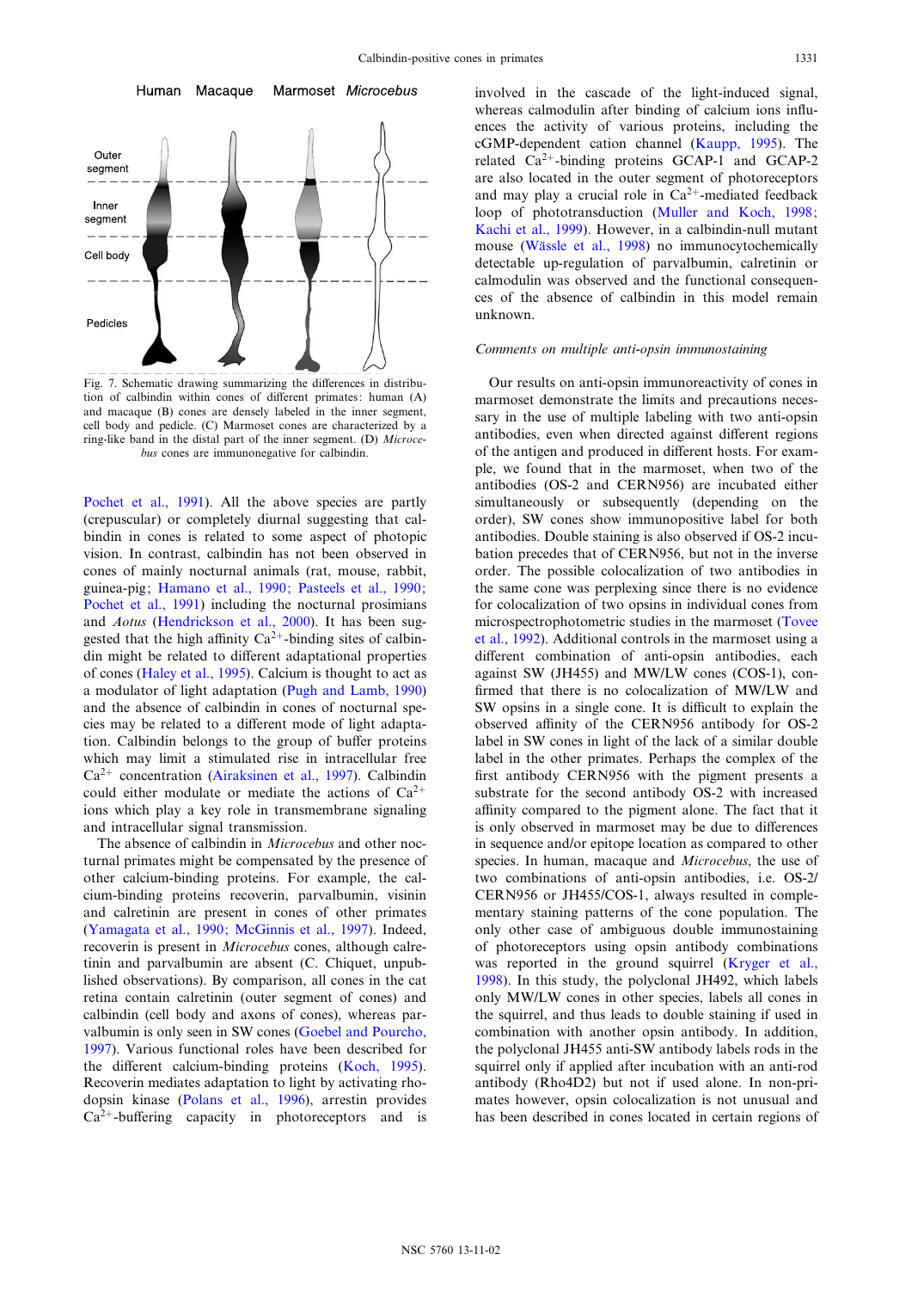<span id="page-9-0"></span>the rabbit, mouse and guinea-pig retina [\(Rohlich et al.,](#page-10-0) [1994; Szel et al., 1994](#page-10-0)). In some rodent species all cones contain both SW and MW/LW opsins [\(Lukats et al.,](#page-10-0) [2002](#page-10-0)). In human fetal retinas, cones containing both SW and MW/LW opsins are found early during development around the fovea and then in the peripheral retina, decreasing in number after birth, although some are still present in adult temporal retina ([Xiao and Hendrickson,](#page-10-0) [2000](#page-10-0)).

The results concerning the identification of SW cones in the prosimian Microcebus are also perplexing. It is unclear why SW cones are present in nocturnal primates such as Microcebus and Tarsius (Hendrickson et al., 2000) but absent in others (Galago, Aotus; [Wikler and](#page-10-0) [Rakic, 1990; Jacobs et al., 1993a, 1996b\)](#page-10-0). Surprisingly, SW cones in Microcebus were only recognized by the polyclonal anti-SW opsin (JH455) and not by the monoclonal anti-SW opsin OS-2. The absence of OS-2-positive cones is remarkable since this is a C-terminal-specific antibody and the C-terminus is a relatively highly conserved domain of visual pigment molecules [\(Rohlich and](#page-10-0) [Szel, 1993\)](#page-10-0). Whereas the two antibodies are considered robust markers of mammalian SW cone opsins, use of both markers for recognition of the SW cone opsin may be necessary in certain species. The difference in detection may be indicative of some unknown differences in the primary or tertiary structure of the SW opsin of Microcebus as compared to other primates (and possibly non-primates). However, no functional (microspectrophotometry, electrophysiology) or genetic studies are presently available concerning the spectral properties of the cones in this species.

Acknowledgements-Grant sponsor: Human Frontiers; Grant number: RG95/68; Grant Sponsor: Biomed2; Grant number: BMH4-CT972327; Grant sponsor: INSERM Est-West; Fondation de France (Grant Fouassier), Grant sponsor: Hungarian OTKA; Grant number: T29048. We would like to thank J. Nathans for the JH455 antiserum and P. Morin who generously provided human eyes. We thank M. Perret (MNHN, Brunoy, France) for making the prosimians available for this study.

#### **REFERENCES**

- Airaksinen, M.S., Eilers, J., Garaschuk, O., Thoenen, H., Konnerth, A., Meyer, M., 1997. Ataxia and altered dendritic calcium signaling in mice carrying a targeted null mutation of the calbindin D28k gene. Proc. Natl. Acad. Sci. USA 94, 1488^1493.
- Baimbridge, K.G., Celio, M.R., Rogers, J.H., 1992. Calcium-binding proteins in the nervous system. Trends Neurosci. 15, 303^308.
- Bowmaker, J.K., Astell, S., Hunt, D.M., Mollon, J.D., 1991. Photosensitive and photostable pigments in the retinae of Old World monkeys. J. Exp. Biol. 156, 1^19.
- Bumsted, K., Hendrickson, A., 1999. Distribution and development of short-wavelength cones differ between Macaca monkey and human fovea. J. Comp. Neurol. 403, 502-516.
- de Monasterio, F.M., McCrane, E.P., Newlander, J.K., Schein, S.J., 1985. Density profile of blue-sensitive cones along the horizontal meridian of macaque retina. Invest. Ophthalmol. Vis. Sci. 26, 289-302.
- Dkhissi-Benyahya, O., Szel, A., Degrip, W.J., Cooper, H.M., 2001. Short and mid-wavelength cone distribution in a nocturnal Strepsirrhine primate (Microcebus murinus). J. Comp. Neurol. 438, 490-504.
- Ghosh, K.K., Martin, P.R., Grünert, U., 1997. Morphological analysis of the blue cone pathway in the retina of a New World monkey, the marmoset Callithrix jacchus. J. Comp. Neurol. 379, 211-225.
- Goebel, D.J., Pourcho, R.G., 1997. Calretinin in the cat retina: colocalizations with other calcium-binding proteins, GABA and glycine. Vis. Neurosci. 14, 311-322.
- Grünert, U., Martin, P.R., Wassle, H., 1994. Immunocytochemical analysis of bipolar cells in the macaque monkey retina. J. Comp. Neurol. 348, 607^627.
- Haley, T.L., Pochet, R., Baizer, L., Burton, M.D., Crabb, J.W., Parmentier, M., Polans, A.S., 1995. Calbindin D-28K immunoreactivity of human cone cells varies with retinal position. Vis. Neurosci. 12, 301-307.
- Hamano, K., Kiyama, H., Emson, P.C., Manabe, R., Nakauchi, M., Tohyama, M., 1990. Localization of two calcium binding proteins, calbindin (28 kD) and parvalbumin (12 kD), in the vertebrate retina. J. Comp. Neurol. 302, 417^424.
- Hendrickson, A., Djajadi, H.R., Nakamura, L., Possin, D.E., Sajuthi, D., 2000. Nocturnal tarsier retina has both short and long/mediumwavelength cones in an unusual topography. J. Comp. Neurol. 424, 718-730.
- Jacobs, G.H., 1993. The distribution and nature of colour vision among the mammals. Biol. Rev. Cambridge Phil. Soc. 68, 413^471.
- Jacobs, G.H., 1996. Primate photopigments and primate color vision. Proc. Natl. Acad. Sci. USA 93, 577-581.
- Jacobs, G.H., Deegan, J.F.d., 1992. Cone photopigments in nocturnal and diurnal procyonids. J. Comp. Physiol. A 171, 351^358.
- Jacobs, G.H., Deegan, J.F.d., Neitz, J., Crognale, M.A., Neitz, M., 1993a. Photopigments and color vision in the nocturnal monkey, Aotus. Vis. Res. 33, 1773-1783.
- Jacobs, G.H., Neitz, M., Deegan, J.F., Neitz, J., 1996a. Trichromatic colour vision in New World monkeys. Nature 382, 156^158.
- Jacobs, G.H., Neitz, J., Neitz, M., 1993b. Genetic basis of polymorphism in the color vision of platyrrhine monkeys. Vis. Res. 33, 269^274.
- Jacobs, G.H., Neitz, M., Neitz, J., 1996b. Mutations in S-cone pigment genes and the absence of colour vision in two species of nocturnal primate. Proc. R. Soc. London B Biol. Sci. 263, 705^710.
- Jacoby, R.A., Marshak, D.W., 2000. Synaptic connections of DB3 diffuse bipolar cell axons in macaque retina. J. Comp. Neurol. 416, 19-29.
- Jacoby, R.A., Wiechmann, A.F., Amara, S.G., Leighton, B.H., Marshak, D.W., 2000. Diffuse bipolar cells provide input to OFF parasol ganglion cells in the macaque retina. J. Comp. Neurol. 416, 6^18.
- Kachi, S., Nishizawa, Y., Olshevskaya, E., Yamazaki, A., Miyake, Y., Wakabayashi, T., Dizhoor, A., Usukura, J., 1999. Detailed localization of photoreceptor guanylate cyclase activating protein-1 and -2 in mammalian retinas using light and electron microscopy. Exp. Eye Res. 68, 465^ 473.
- Kaupp, U.B., 1995. Family of cyclic nucleotide gated ion channels. Curr. Opin. Neurobiol. 5, 434^442.

Koch, K.W., 1995. Control of photoreceptor proteins by Ca2+. Cell Calcium 18, 314-321.

- Kryger, Z., Galli-Resta, L., Jacobs, G.H., Reese, B.E., 1998. The topography of rod and cone photoreceptors in the retina of the ground squirrel. Vis. Neurosci. 15, 685^691.
- Lee, R.H., Lieberman, B.S., Yamane, H.K., Bok, D., Fung, B.K., 1992. A third form of the G protein beta subunit. 1. Immunochemical identification and localization to cone photoreceptors. J. Biol. Chem. 267, 24776-24781.